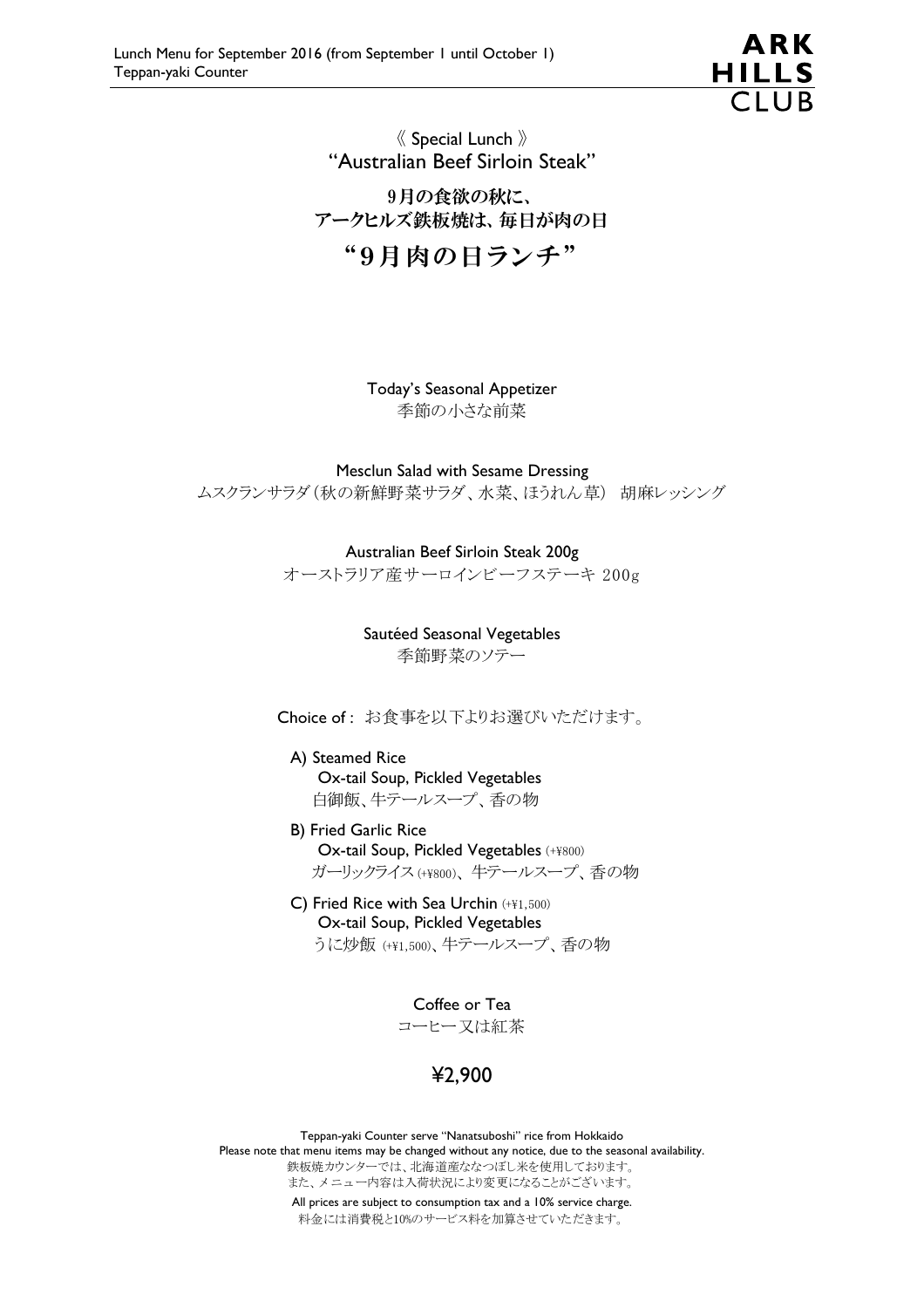

クラブ特製のハンバーグをご用意致しました。

Lunch Specialty ステーキ屋さんのハンバーグステーキ

ご好評いただいております、黒毛和牛100%のハンバーグ。 今月は、シェフ自慢のデミグラスソースに たっぷり きの子を使ったソースで、ご用意しました。

> Seasonal Appetizer 季節の小鉢

Mesclun Salad with Sesame Dressing ムスクランサラダ(秋の新鮮野菜サラダ、水菜、ほうれん草) 胡麻ドレッシング

Hamburger Steak with Mushroom Sauce

和牛ハンバーグステーキ きの子ソース

Choice of : お食事を以下よりお選びいただけます。

A) Steamed Rice Ox-tail Soup, Pickled Vegetables 白御飯、牛テールスープ、香の物

- B) Fried Garlic Rice Ox-tail Soup, Pickled Vegetables (+¥500) ガーリックライス (+¥500)、 牛テールスープ、香の物
- C) Fried Rice with Sea Urchin (+¥800) Ox-tail Soup, Pickled Vegetables うに炒飯 (+¥800)、牛テールスープ、香の物

## ¥2,300

Please note that menu items may be changed without any notice, due to the seasonal availability. また、メニュー内容は入荷状況により変更になることがございます。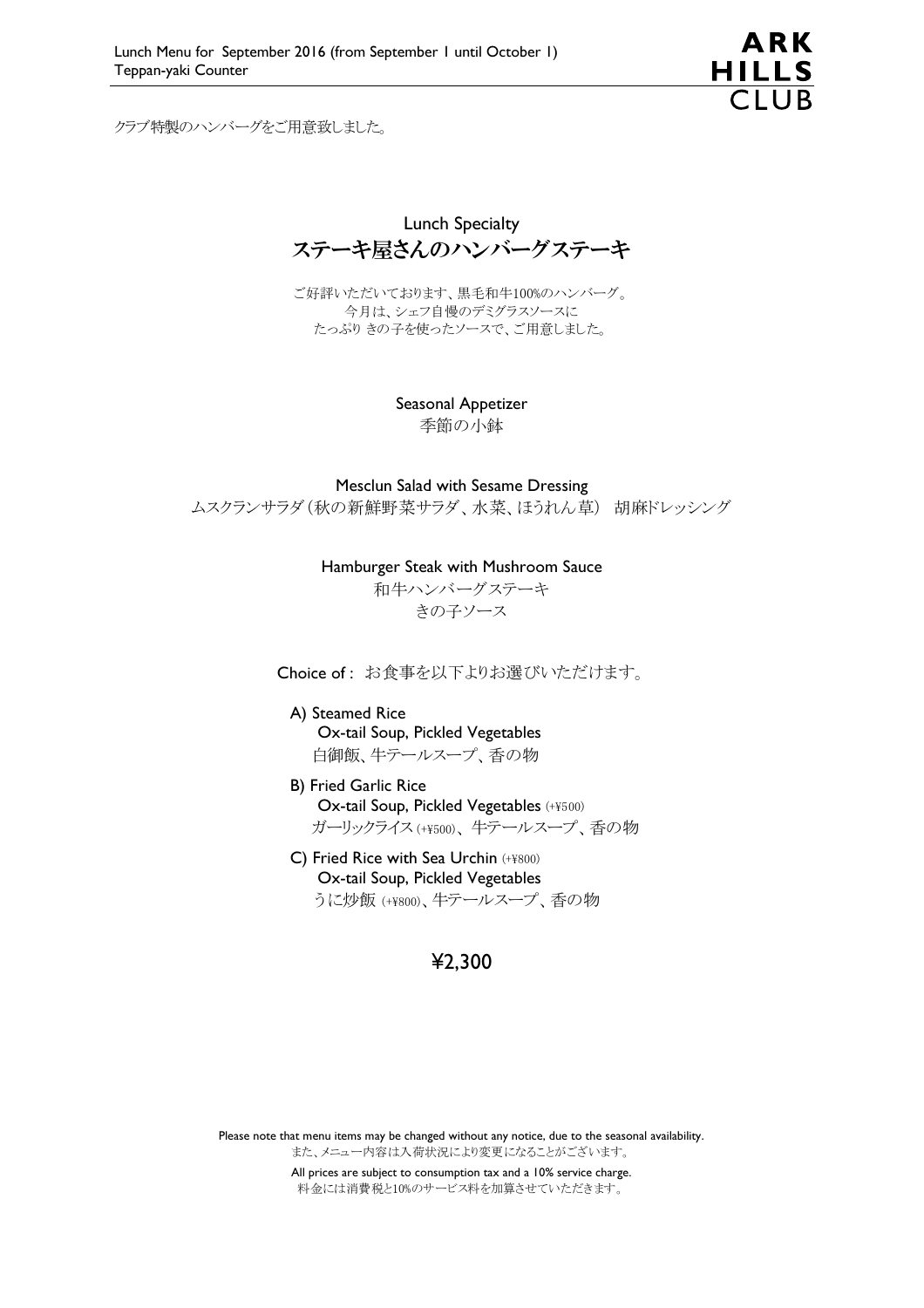

## Dry-aged Beef Lunch

ドライエイジビーフランチ

Today's Seasonal Appetizer 季節の小鉢 Bavarian Cream with Sea Urchin, Simmered Beef and Vegetables or Sardine with Seasoned Cod Roe, etc. (うにのババロア、牛肉と野菜の和蘭陀煮、いわし明太など)

Mesclun Salad with Sesame Dressing ムスクランサラダ(秋の新鮮野菜サラダ、水菜、ほうれん草) 胡麻ドレッシング

Dry-Aged Australian Beef Steak 100g

オーストラリア産ドライエイジビーフ 100g

Sautéed Seasonal Vegetables such as Turnip and Potatoes 季節野菜のソテー 桃かぶ、インカのめざめ など

Choice of : お食事を以下よりお選びいただけます。

A) Steamed Rice Ox-tail Soup, Pickled Vegetables 白御飯、牛テールスープ、香の物

- B) Fried Garlic Rice Ox-tail Soup, Pickled Vegetables ガーリックライス、 牛テールスープ、香の物
- C) Fried Rice with Sea Urchin (+¥500) Ox-tail Soup, Pickled Vegetables うに炒飯 (+¥500)、牛テールスープ、香の物

Coffee or Tea コーヒー 又は 紅茶

¥2,300

Teppan-yaki Counter serve "Nanatsuboshi" rice from Hokkaido Please note that menu items may be changed without any notice, due to the seasonal availability. 鉄板焼カウンターでは、北海道産ななつぼし米を使用しております。 また、メニュー内容は入荷状況により変更になることがございます。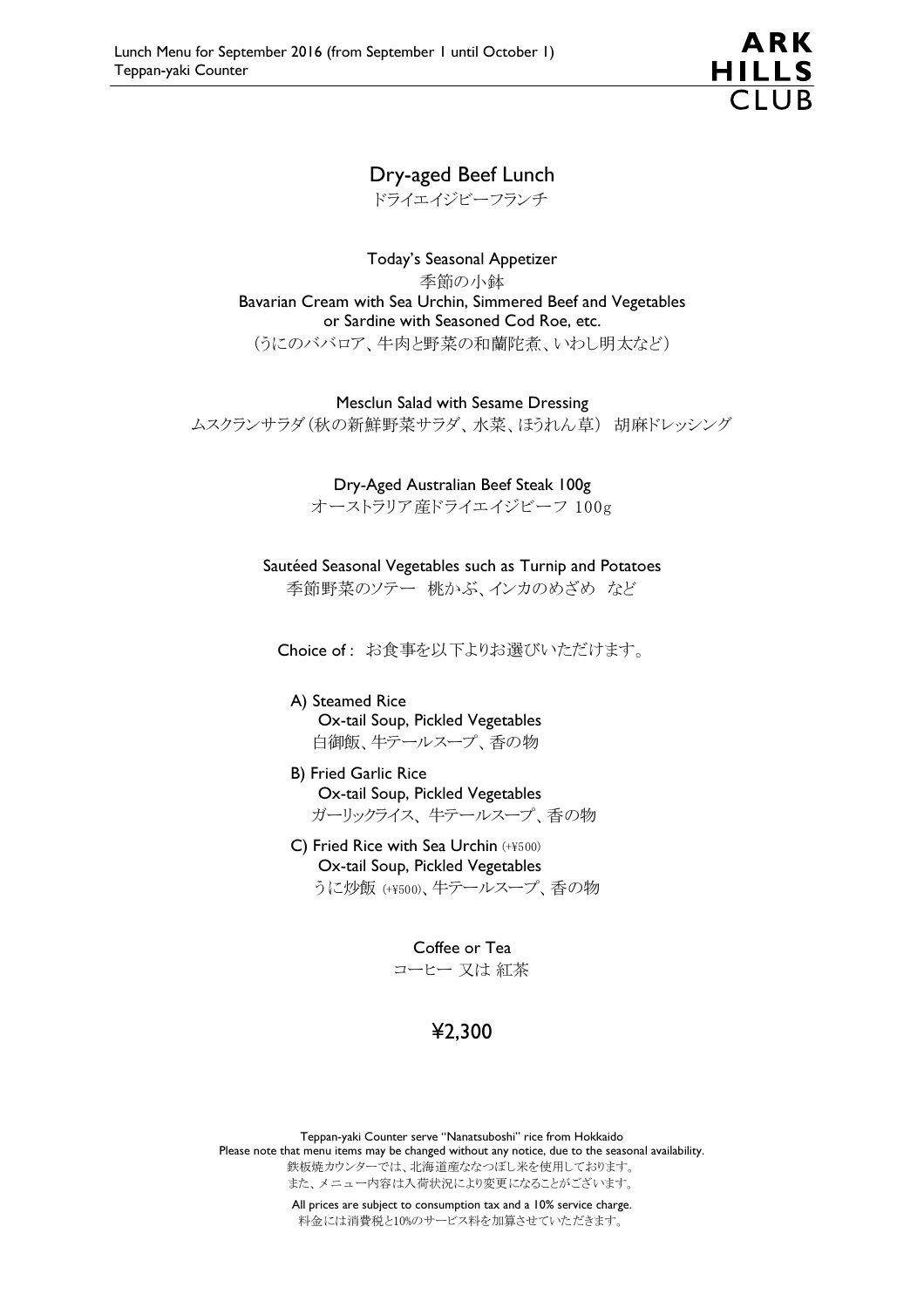

### Today's Rare Cuts Beef Lunch

"お肉の美味しさ再発見" 本日の稀少部位ランチ

Today's Seasonal Appetizer 季節の小鉢 Bavarian Cream with Sea Urchin, Simmered Beef and Vegetables or Sardine with Seasoned Cod Roe, etc. (うにのババロア、牛肉と野菜の和蘭陀煮、いわし明太など)

#### Mesclun Salad with Sesame Dressing

ムスクランサラダ(秋の新鮮野菜サラダ、水菜、ほうれん草) 胡麻ドレッシング

Today's Rare Cuts of Beef 100g

秋田産あか牛鹿角牛 国産牛などの稀少部位 100g カイノミ、ざぶとん、みすじ、イチボなどからその日一番の特選部位をお楽しみいただきます。

> Sautéed Seasonal Vegetables such as Turnip and Potatoes 季節野菜のソテー 桃かぶ、インカのめざめ など

Choice of : お食事を以下よりお選びいただけます。

A) Steamed Rice Ox-tail Soup, Pickled Vegetables 白御飯、牛テールスープ、香の物

#### B) Fried Garlic Rice Ox-tail Soup, Pickled Vegetables ガーリックライス、 牛テールスープ、香の物

C) Fried Rice with Sea Urchin (+¥500) Ox-tail Soup, Pickled Vegetables うに炒飯 (+¥500)、牛テールスープ、香の物

> Coffee or Tea コーヒー 又は 紅茶

# ¥2,800

Teppan-yaki Counter serve "Nanatsuboshi" rice from Hokkaido Please note that menu items may be changed without any notice, due to the seasonal availability. 鉄板焼カウンターでは、北海道産ななつぼし米を使用しております。 また、メニュー内容は入荷状況により変更になることがございます。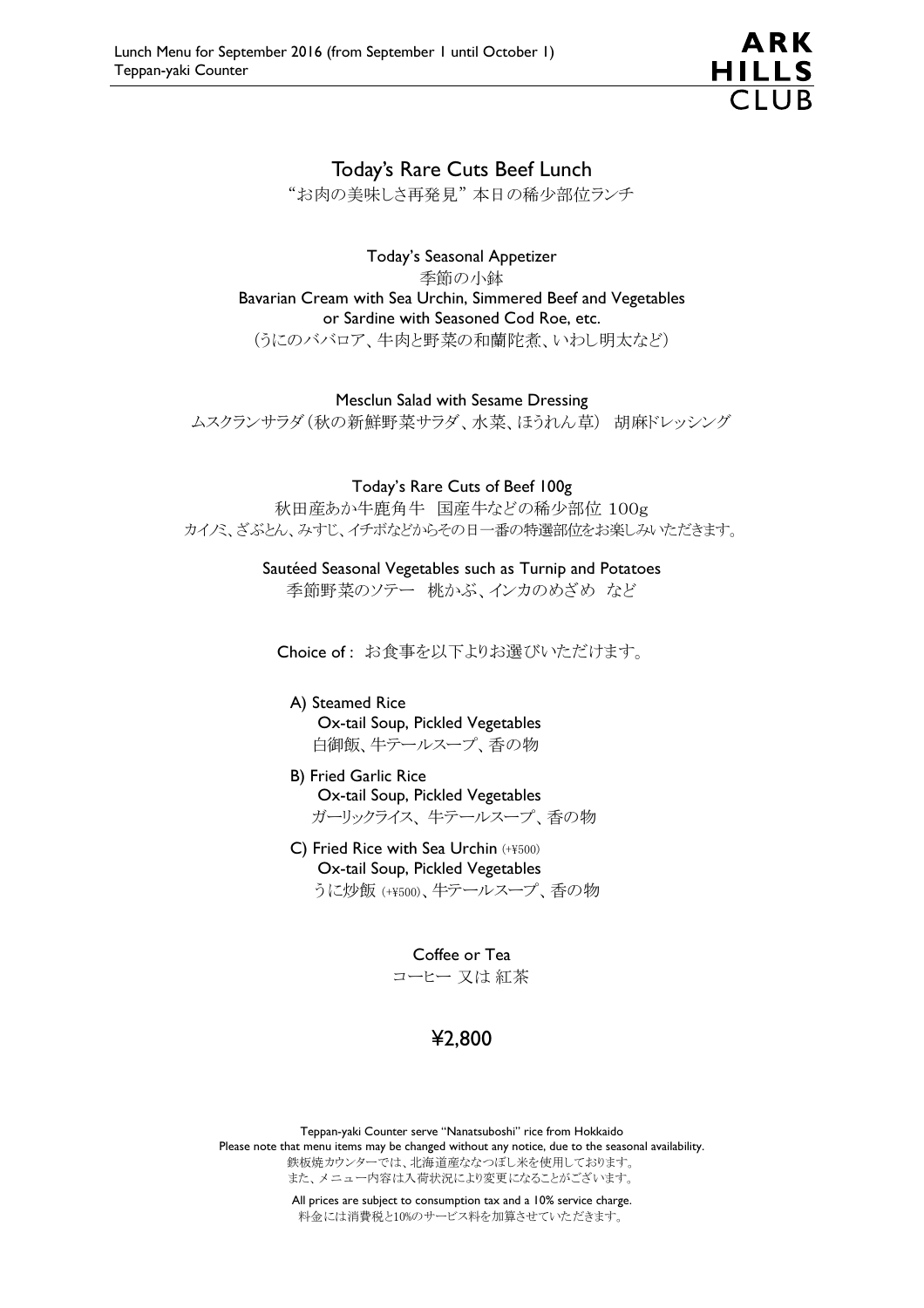

## Seafood Lunch

シーフードランチ

Today's Seasonal Appetizer 季節の小鉢 Bavarian Cream with Sea Urchin, Simmered Beef and Vegetables or Sardine with Seasoned Cod Roe, etc. (うにのババロア、牛肉と野菜の和蘭陀煮、いわし明太など)

Mesclun Salad with Sesame Dressing

ムスクランサラダ(秋の新鮮野菜サラダ、水菜、ほうれん草) 胡麻ドレッシング

Sautéed Sea Bream and Scallops with Anchovy Sauce 真鯛と帆立貝のソテー アンチョビソース

Sautéed Seasonal Vegetables such as Turnip and Potatoes 季節野菜のソテー 桃かぶ、インカのめざめ など

Choice of : お食事を以下よりお選びいただけます。

A) Steamed Rice Ox-tail Soup, Pickled Vegetables 白御飯、牛テールスープ、香の物

- B) Fried Garlic Rice Ox-tail Soup, Pickled Vegetables ガーリックライス、 牛テールスープ、香の物
- C) Fried Rice with Sea Urchin (+¥500) Ox-tail Soup, Pickled Vegetables うに炒飯 (+¥500)、牛テールスープ、香の物

Coffee or Tea コーヒー 又は 紅茶

# ¥3,500

Teppan-yaki Counter serve "Nanatsuboshi" rice from Hokkaido Please note that menu items may be changed without any notice, due to the seasonal availability. 鉄板焼カウンターでは、北海道産ななつぼし米を使用しております。 また、メニュー内容は入荷状況により変更になることがございます。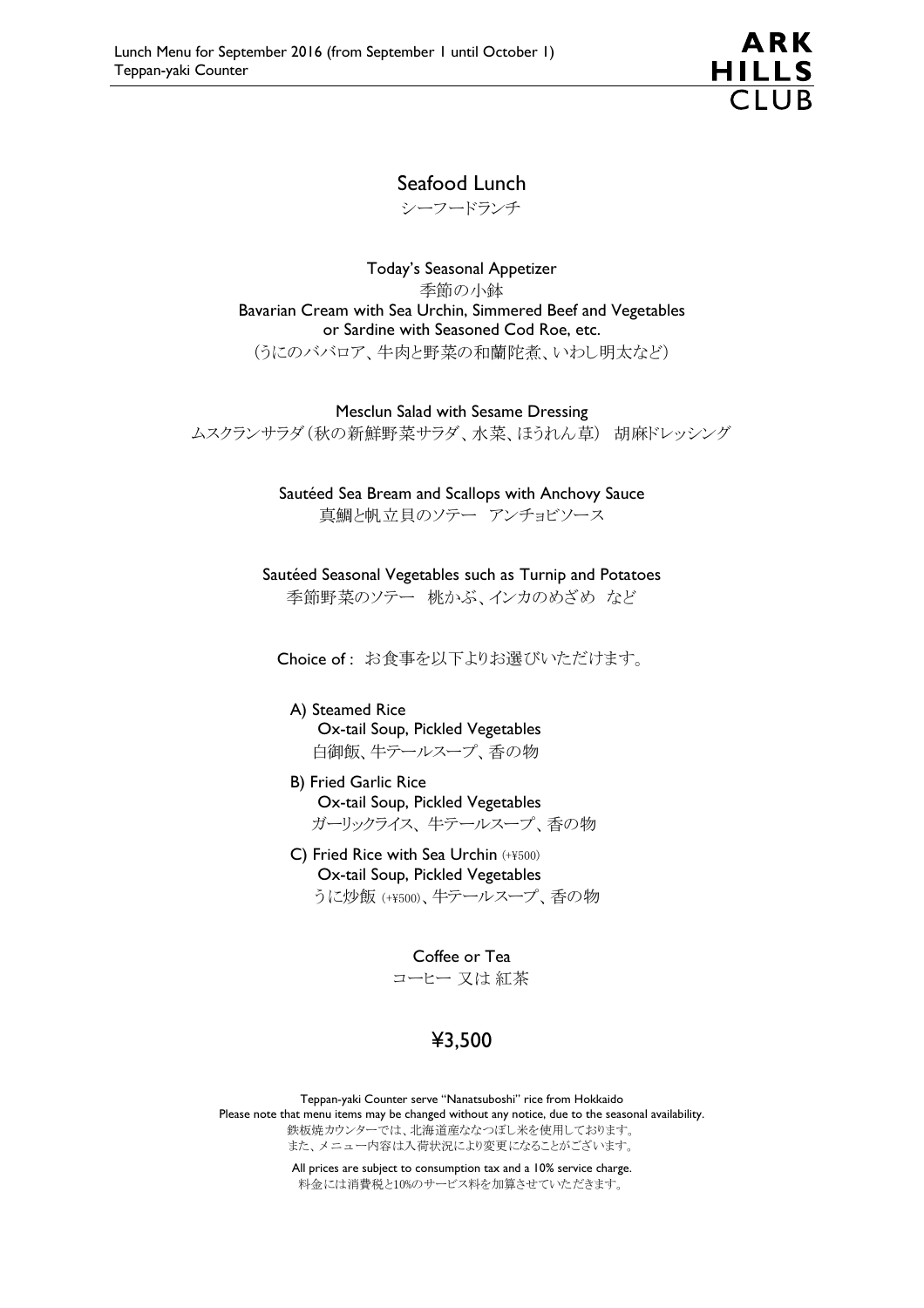

シェフが厳選した上質な赤身の国産牛をご堪能ください。

Lunch Course B ランチ B

Today's Seasonal Appetizer 季節の小鉢 Bavarian Cream with Sea Urchin, Simmered Beef and Vegetables or Sardine with Seasoned Cod Roe, etc. (うにのババロア、牛肉と野菜の和蘭陀煮、いわし明太など)

Mesclun Salad with Sesame Dressing ムスクランサラダ(秋の新鮮野菜サラダ、水菜、ほうれん草) 胡麻ドレッシング

> Japanese Beef Sirloin 100g or Tenderloin 100g 国産牛 サーロイン100g または フィレ100g

Sautéed Seasonal Vegetables such as Turnip and Potatoes 季節野菜のソテー 桃かぶ、インカのめざめ など

Choice of : お食事を以下よりお選びいただけます。

A) Steamed Rice Ox-tail Soup, Pickled Vegetables 白御飯、牛テールスープ、香の物

- B) Fried Garlic Rice Ox-tail Soup, Pickled Vegetables ガーリックライス、 牛テールスープ、香の物
- C) Fried Rice with Sea Urchin (+¥500) Ox-tail Soup, Pickled Vegetables うに炒飯 (+¥500)、牛テールスープ、香の物

Coffee or Tea コーヒー 又は 紅茶

## ¥4,500

Teppan-yaki Counter serve "Nanatsuboshi" rice from Hokkaido Please note that menu items may be changed without any notice, due to the seasonal availability. 鉄板焼カウンターでは、北海道産ななつぼし米を使用しております。 また、メニュー内容は入荷状況により変更になることがございます。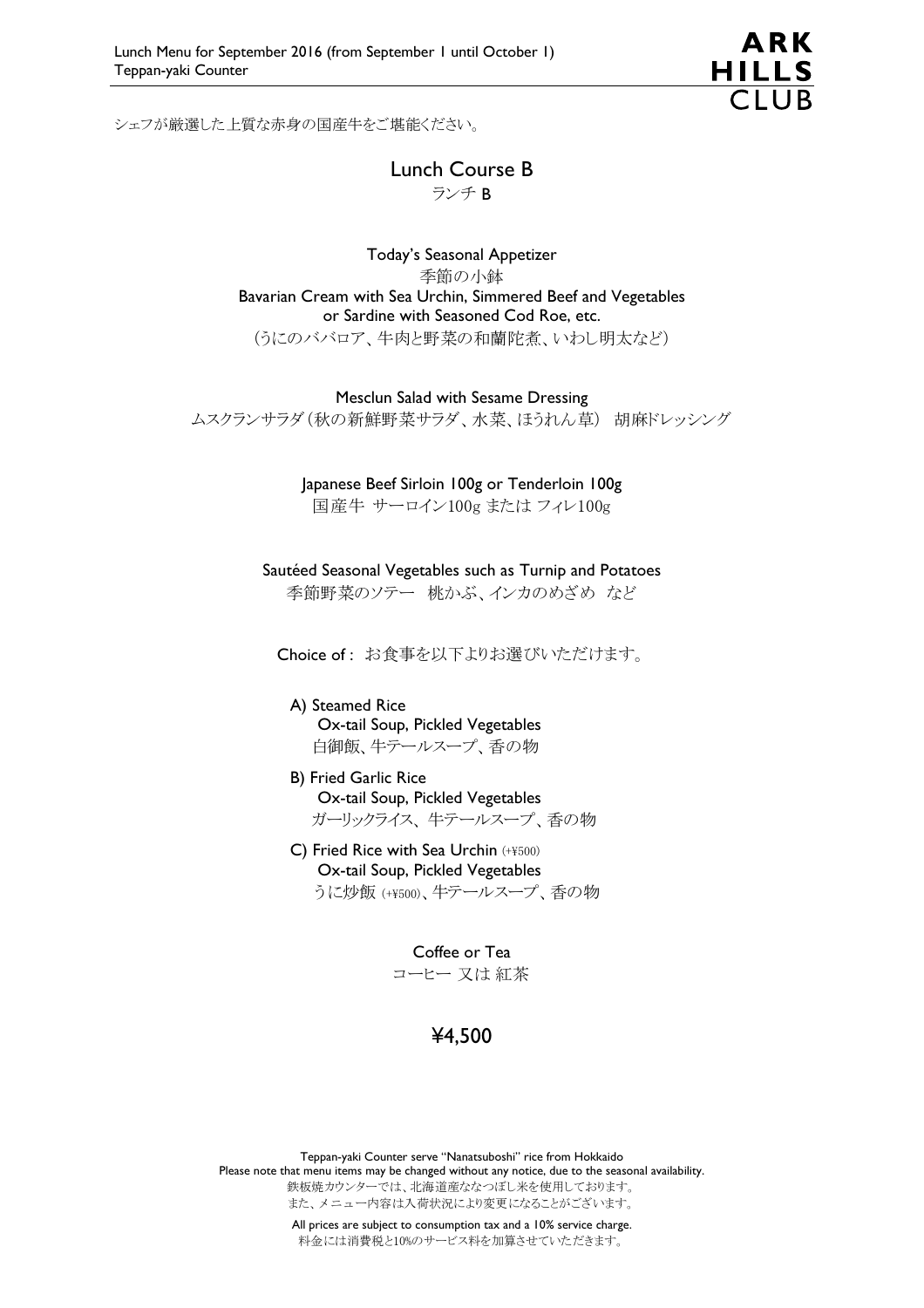

シェフが厳選した上質な赤身の国産牛をご堪能ください。

Lunch Course C ランチ C

Today's Seasonal Appetizer 季節の小鉢 Bavarian Cream with Sea Urchin, Simmered Beef and Vegetables or Sardine with Seasoned Cod Roe, etc. (うにのババロア、牛肉と野菜の和蘭陀煮、いわし明太など)

Mesclun Salad with Sesame Dressing ムスクランサラダ(秋の新鮮野菜サラダ、水菜、ほうれん草) 胡麻ドレッシング

> Sautéed Sea Bream with Anchovy Sauce 真鯛のソテー アンチョビソース

Japanese Beef Sirloin 100g or Tenderloin 100g 国産牛 サーロイン100g または フィレ100g

Sautéed Seasonal Vegetables such as Turnip and Potatoes 季節野菜のソテー 桃かぶ、インカのめざめ など

Choice of : お食事を以下よりお選びいただけます。

- A) Steamed Rice Ox-tail Soup, Pickled Vegetables 白御飯、牛テールスープ、香の物
- B) Fried Garlic Rice Ox-tail Soup, Pickled Vegetables ガーリックライス、 牛テールスープ、香の物
- C) Fried Rice with Sea Urchin (+¥500) Ox-tail Soup, Pickled Vegetables うに炒飯 (+¥500)、牛テールスープ、香の物

Coffee or Tea コーヒー 又は 紅茶

## ¥6,000

Teppan-yaki Counter serve "Nanatsuboshi" rice from Hokkaido Please note that menu items may be changed without any notice, due to the seasonal availability. 鉄板焼カウンターでは、北海道産ななつぼし米を使用しております。 また、メニュー内容は入荷状況により変更になることがございます。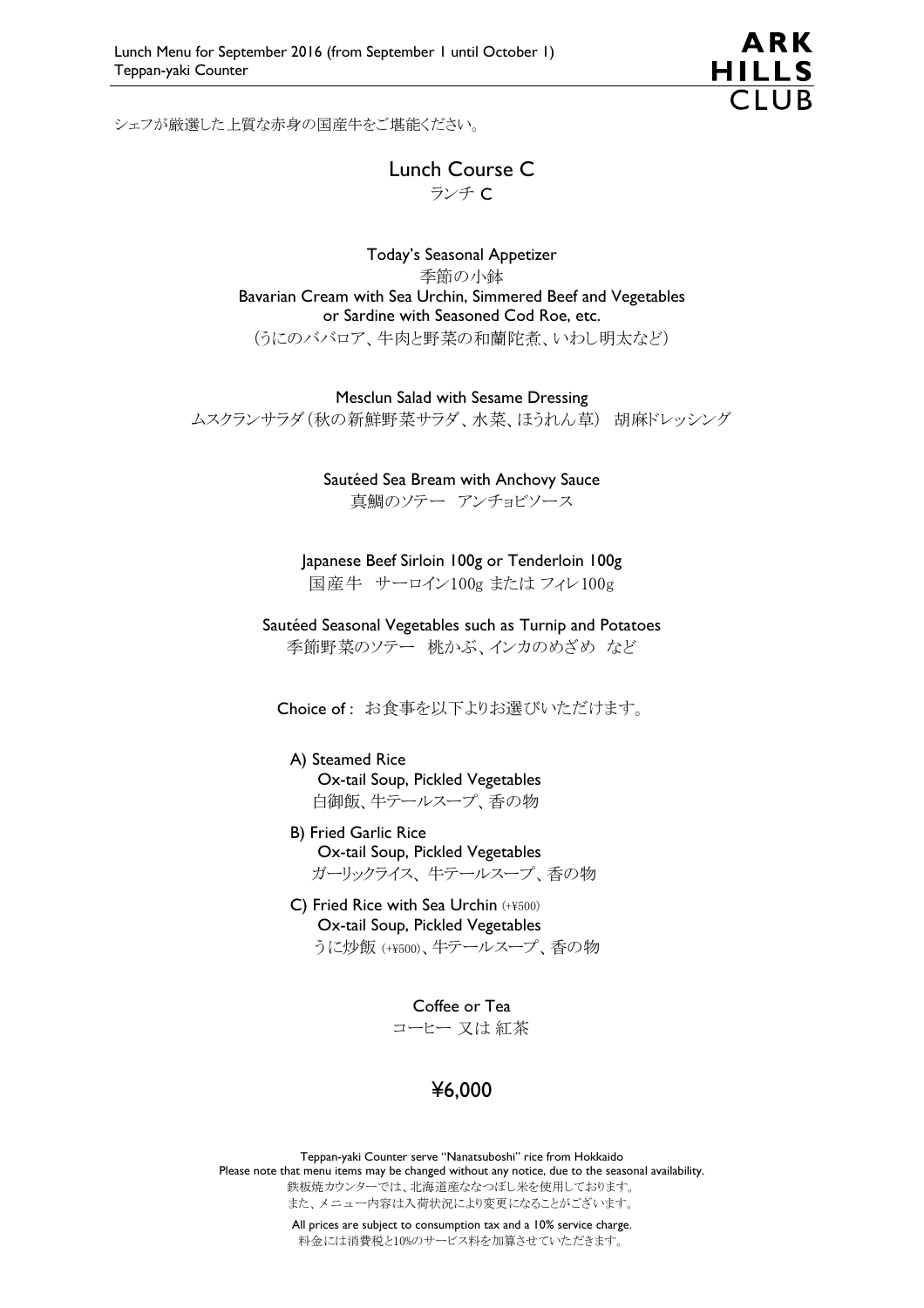

A la Carte

| Japanese Beef Sirloin or Tenderloin<br>国産牛 サーロイン またはフィレ |                 | Vegetable<br>野菜                                                                      |        |
|---------------------------------------------------------|-----------------|--------------------------------------------------------------------------------------|--------|
| 100 <sub>g</sub><br>150 <sub>g</sub>                    | ¥6,000<br>9,000 | Sautéed Seasonal Vegetables<br>旬の彩り野菜ソテー                                             | ¥2,000 |
| 200 <sub>g</sub>                                        | 12,000          |                                                                                      |        |
| <b>Dry-aged Australian Beef</b><br>オーストラリア産ドライエイジビーフ    |                 |                                                                                      |        |
| 100 <sub>g</sub>                                        | ¥2,000          | Soup & Rice<br>お食事とお椀物                                                               |        |
| <b>Seafood</b><br>魚料理                                   |                 | Fried Rice with Sea Urchin<br>Miso Soup and Pickled Vegetables<br>うに炒飯セット (味噌椀、香の物)  | ¥1,800 |
| Hokkaido Scallops (2Pieces)<br>北海道産 帆立貝                 | ¥1,000          | Fried Rice with Sea Urchin<br>うに炒飯                                                   | 1,500  |
| Today's Fish<br>本日の魚料理                                  | 3,000           | <b>Fried Garlic Rice</b><br>Miso Soup and Pickled Vegetables<br>ガーリックライスセット(味噌椀、香の物) | 1,200  |
| Abalone (100g)<br>蝦夷鮑                                   | 4,000           | <b>Fried Garlic Rice</b><br>ガーリックライス                                                 | 800    |
|                                                         |                 | <b>Steamed Rice</b><br>Miso Soup and Pickled Vegetables<br>白御飯セット(味噌椀、香の物)           | I,000  |
|                                                         |                 | <b>Steamed Rice</b><br>白御飯                                                           | 500    |

Teppan-yaki Counter serve "Nanatsuboshi" rice from Hokkaido Please note that menu items may be changed without any notice, due to the seasonal availability. 鉄板焼カウンターでは、北海道産ななつぼし米を使用しております。 また、メニュー内容は入荷状況により変更になることがございます。